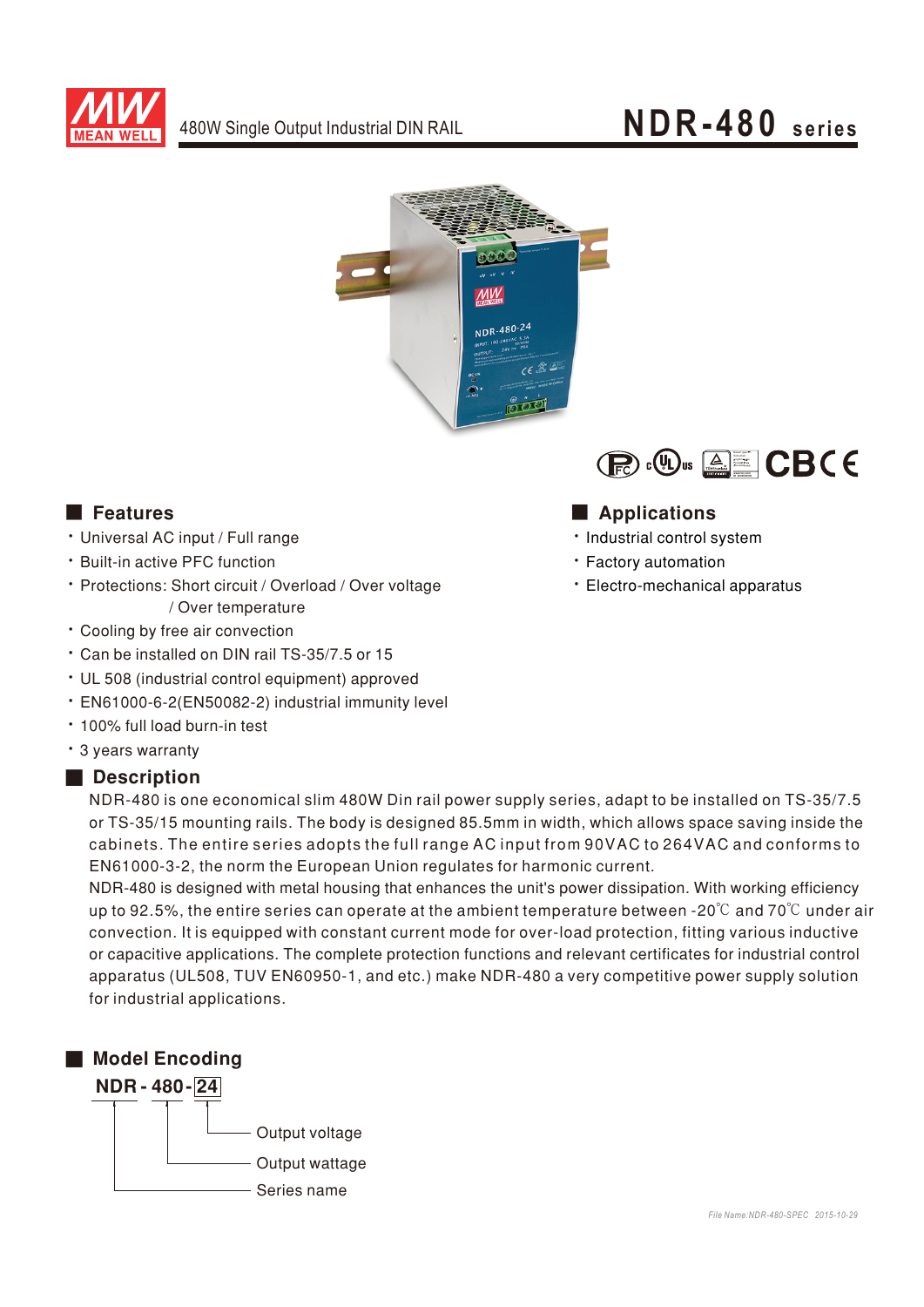

## 480W Single Output Industrial DIN RAIL **NDR-480** *series*

#### **SPECIFICATION**

| <b>MODEL</b>                                  |                                                                                                                                                                                                                                                                                                                               | NDR-480-24                                                                                                            | NDR-480-48 |
|-----------------------------------------------|-------------------------------------------------------------------------------------------------------------------------------------------------------------------------------------------------------------------------------------------------------------------------------------------------------------------------------|-----------------------------------------------------------------------------------------------------------------------|------------|
|                                               | <b>DC VOLTAGE</b>                                                                                                                                                                                                                                                                                                             | <b>24V</b>                                                                                                            | 48V        |
| <b>OUTPUT</b>                                 | <b>RATED CURRENT</b>                                                                                                                                                                                                                                                                                                          | 20A                                                                                                                   | 10A        |
|                                               | <b>CURRENT RANGE</b>                                                                                                                                                                                                                                                                                                          | $0 - 20A$                                                                                                             | $0 - 10A$  |
|                                               | <b>RATED POWER</b>                                                                                                                                                                                                                                                                                                            | 480W                                                                                                                  | 480W       |
|                                               | RIPPLE & NOISE (max.) Note.2 150mVp-p                                                                                                                                                                                                                                                                                         |                                                                                                                       | 150mVp-p   |
|                                               | <b>VOLTAGE ADJ. RANGE</b>                                                                                                                                                                                                                                                                                                     | $24 - 28V$                                                                                                            | $48 - 55V$ |
|                                               | VOLTAGE TOLERANCE Note.3                                                                                                                                                                                                                                                                                                      | ±1.0%                                                                                                                 | ±1.0%      |
|                                               | <b>LINE REGULATION</b>                                                                                                                                                                                                                                                                                                        | ±0.5%                                                                                                                 | ±0.5%      |
|                                               | <b>LOAD REGULATION</b>                                                                                                                                                                                                                                                                                                        | ±1.0%                                                                                                                 | ±1.0%      |
|                                               | <b>SETUP, RISE TIME</b>                                                                                                                                                                                                                                                                                                       | 3000ms, 100ms/115VAC at full load<br>1500ms, 100ms/230VAC                                                             |            |
|                                               | <b>HOLD UP TIME (Typ.)</b>                                                                                                                                                                                                                                                                                                    | 16ms/230VAC<br>16ms/115VAC at full load                                                                               |            |
|                                               | <b>VOLTAGE RANGE</b>                                                                                                                                                                                                                                                                                                          | Note.4 $90 \sim 264$ VAC<br>$127 - 370VDC$                                                                            |            |
| <b>INPUT</b>                                  | <b>FREQUENCY RANGE</b>                                                                                                                                                                                                                                                                                                        | $47 \sim 63$ Hz                                                                                                       |            |
|                                               | POWER FACTOR (Typ.)                                                                                                                                                                                                                                                                                                           | PF>0.98/115VAC, PF>0.94/230VAC at full load                                                                           |            |
|                                               | <b>EFFICIENCY (Typ.)</b>                                                                                                                                                                                                                                                                                                      | 92.5%                                                                                                                 | 92.5%      |
|                                               | <b>AC CURRENT (Typ.)</b>                                                                                                                                                                                                                                                                                                      | 4.8A/115VAC<br>2.4A/230VAC                                                                                            |            |
|                                               | <b>INRUSH CURRENT (Typ.)</b>                                                                                                                                                                                                                                                                                                  | 35A/230VAC<br>20A/115VAC                                                                                              |            |
|                                               | <b>LEAKAGE CURRENT</b>                                                                                                                                                                                                                                                                                                        | $<$ 2mA / 240VAC                                                                                                      |            |
| <b>PROTECTION</b>                             |                                                                                                                                                                                                                                                                                                                               | 105 ~ 130% rated output power                                                                                         |            |
|                                               | <b>OVERLOAD</b>                                                                                                                                                                                                                                                                                                               | Protection type : Constant current limiting, unit will shut down after 3 sec., re-power on to recover                 |            |
|                                               | <b>OVER VOLTAGE</b>                                                                                                                                                                                                                                                                                                           | $29 - 33V$                                                                                                            | $56 - 65V$ |
|                                               |                                                                                                                                                                                                                                                                                                                               | Protection type : Shut down o/p voltage, re-power on to recover                                                       |            |
|                                               | <b>OVER TEMPERATURE</b>                                                                                                                                                                                                                                                                                                       | Shut down o/p voltage, recovers automatically after temperature goes down                                             |            |
| ENVIRONMENT                                   | <b>WORKING TEMP.</b>                                                                                                                                                                                                                                                                                                          | -20 ~ +70°C (Refer to "Derating Curve")                                                                               |            |
|                                               | <b>WORKING HUMIDITY</b>                                                                                                                                                                                                                                                                                                       | $20 \sim 95\%$ RH non-condensing                                                                                      |            |
|                                               | <b>STORAGE TEMP., HUMIDITY</b>                                                                                                                                                                                                                                                                                                | $-40 \sim +85^{\circ}$ C, 10 ~ 95% RH                                                                                 |            |
|                                               | <b>TEMP. COEFFICIENT</b>                                                                                                                                                                                                                                                                                                      | $\pm 0.03\%$ /°C (0 ~ 50°C)                                                                                           |            |
|                                               | <b>VIBRATION</b>                                                                                                                                                                                                                                                                                                              | Component:10 ~ 500Hz, 2G 10min./1cycle, 60min. each along X, Y, Z axes; Mounting: Compliance to IEC60068-2-6          |            |
|                                               | <b>SAFETY STANDARDS</b>                                                                                                                                                                                                                                                                                                       | UI508, TUV EN60950-1 approved; (meet EN60204-1)                                                                       |            |
| <b>SAFETY &amp;</b><br><b>EMC</b><br>(Note 4) | <b>WITHSTAND VOLTAGE</b>                                                                                                                                                                                                                                                                                                      | I/P-O/P:3KVAC I/P-FG:2KVAC O/P-FG:0.5KVAC                                                                             |            |
|                                               | <b>ISOLATION RESISTANCE</b>                                                                                                                                                                                                                                                                                                   | I/P-O/P, I/P-FG, O/P-FG:>100M Ohms / 500VDC / 25°C/ 70% RH                                                            |            |
|                                               | <b>EMC EMISSION</b>                                                                                                                                                                                                                                                                                                           | Compliance to EN55022 (CISPR22), EN61204-3 Class B, EN61000-3-2,-3                                                    |            |
|                                               | <b>EMC IMMUNITY</b>                                                                                                                                                                                                                                                                                                           | Compliance to EN61000-4-2,3,4,5,6,8,11, EN55024, EN61000-6-2 (EN50082-2), EN61204-3, heavy industry level, criteria A |            |
| <b>OTHERS</b>                                 | <b>MTBF</b>                                                                                                                                                                                                                                                                                                                   | 146.8K hrs min.<br>MIL-HDBK-217F $(25^{\circ}C)$                                                                      |            |
|                                               | <b>DIMENSION</b>                                                                                                                                                                                                                                                                                                              | 85.5*125.2*128.5mm (W*H*D)                                                                                            |            |
|                                               | <b>PACKING</b>                                                                                                                                                                                                                                                                                                                | 1.5Kg; 8pcs/13Kg/0.9CUFT                                                                                              |            |
| <b>NOTE</b>                                   | 1. All parameters NOT specially mentioned are measured at 230VAC input, rated load and 25°C of ambient temperature.<br>2. Ripple & noise are measured at 20MHz of bandwidth by using a 12" twisted pair-wire terminated with a 0.1uf & 47uf parallel capacitor.                                                               |                                                                                                                       |            |
|                                               | 3. Tolerance : includes set up tolerance, line regulation and load regulation.                                                                                                                                                                                                                                                |                                                                                                                       |            |
|                                               | 4. Installation clearances : 40mm on top, 20mm on the bottom, 5mm on the left and right side are recommended when loaded permanently with full power.                                                                                                                                                                         |                                                                                                                       |            |
|                                               | In case the adjacent device is a heat source, 15mm clearance is recommended.<br>5. Derating may be needed under low input voltage. Please check the derating curve for more details.                                                                                                                                          |                                                                                                                       |            |
|                                               |                                                                                                                                                                                                                                                                                                                               |                                                                                                                       |            |
|                                               | 6. The power supply is considered as an independent unit, but the final equipment still need to re-confirm that the whole system complies with the<br>EMC directives. For guidance on how to perform these EMC tests, please refer to "EMI testing of component power supplies."<br>(as available on http://www.meanwell.com) |                                                                                                                       |            |
|                                               |                                                                                                                                                                                                                                                                                                                               |                                                                                                                       |            |
|                                               |                                                                                                                                                                                                                                                                                                                               |                                                                                                                       |            |
|                                               |                                                                                                                                                                                                                                                                                                                               |                                                                                                                       |            |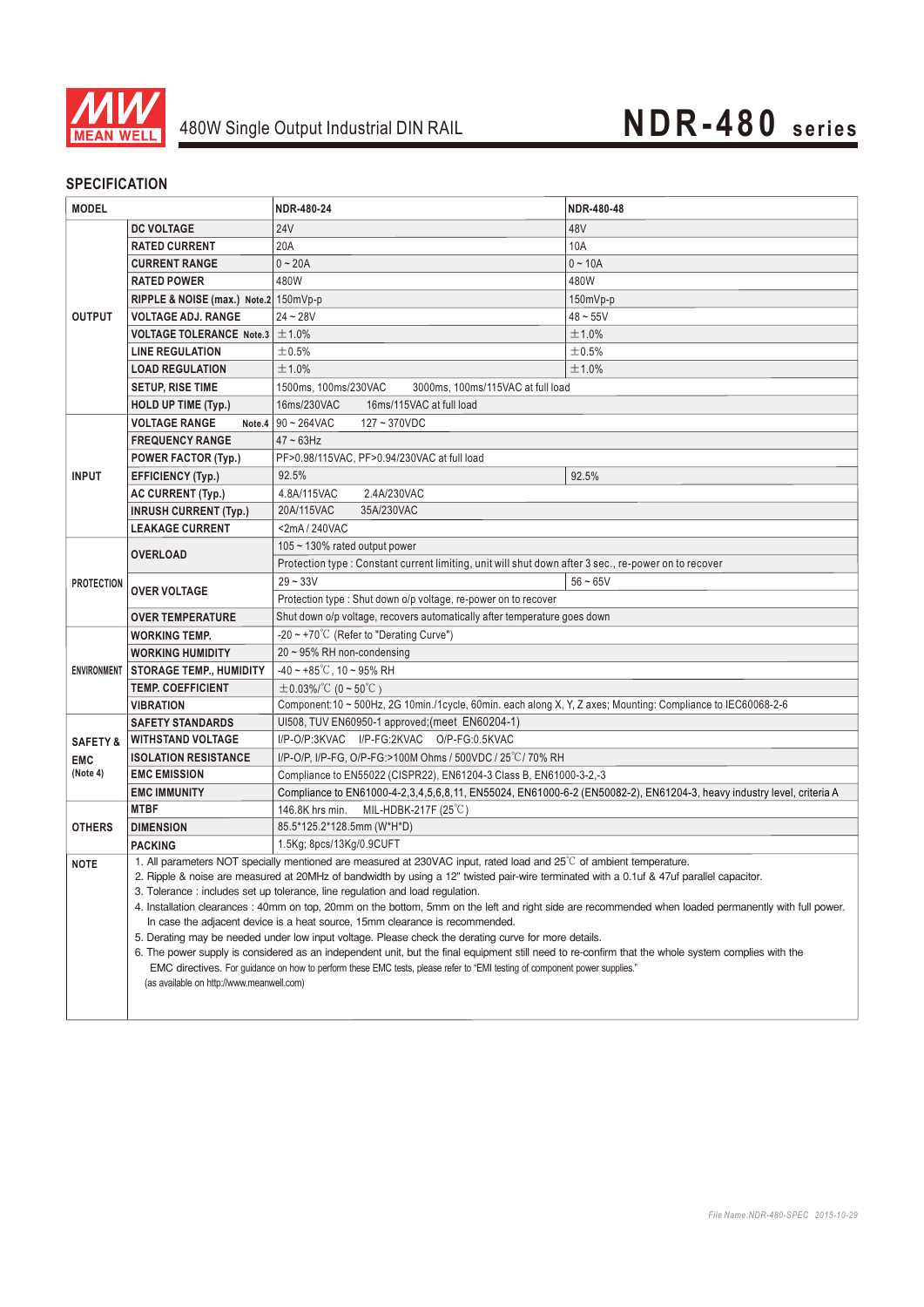

# 480W Single Output Industrial DIN RAIL **NDR-480** series